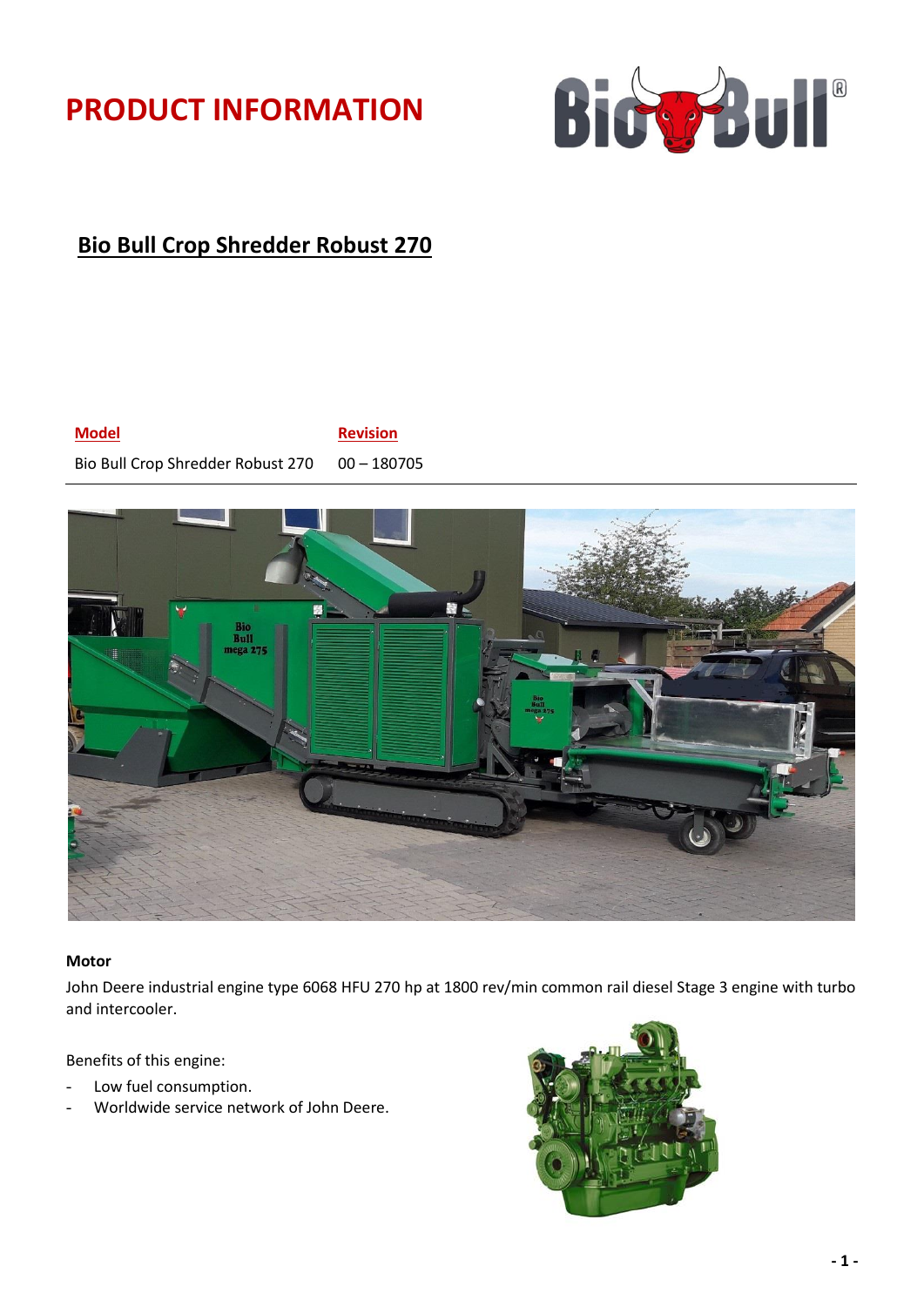

# **Operator/driving force**

Hydraulic drive of conveyor and cloth roll. The machine is equipped with **3** LS pumps operating in separate systems. These pumps are assembled directly on the gearbox of the engine.

Benefits:

- 3 pumps prevent unwanted speed differences when you are entering, cloth rolling and emptying the bulk hopper at the same time.
- Directly driven pumps ensure a compact construction and no maintenance costs.
- Danfoss hydraulic control valves for proper and smooth operation of the machine.

#### **Infeed table**

Importation table with on both sides a roll-up unit for cloth up to 200 meters. The diablo rollers over which the canvas runs are hydraulically foldable. High ridges on the elevator belt will rise up for the good upwards conveying of the product. Guided strings left and right ensure always straight running of the tires.



Benefits:

- Hydraulically foldable rollers ensure a quick change of cloth and relieving the back.

# **Chopper unit with input unit**

Class reel of the 800 series with V-blades which have a grinding attachment.

The cutting reel will be activated by means of an electric-hydraulic clutch. Outfeed of the crop goes through a conveyor with PVC conveyor belt which is hydraulic adjustable in height.

Benefits:

- Robust cutting chamber and importation unit for a long service life.
- Low maintenance and repairs.
- Spare parts of the cage and importation unit available almost everywhere in the world.
- Sustainability already proven in maize and grass choppers.